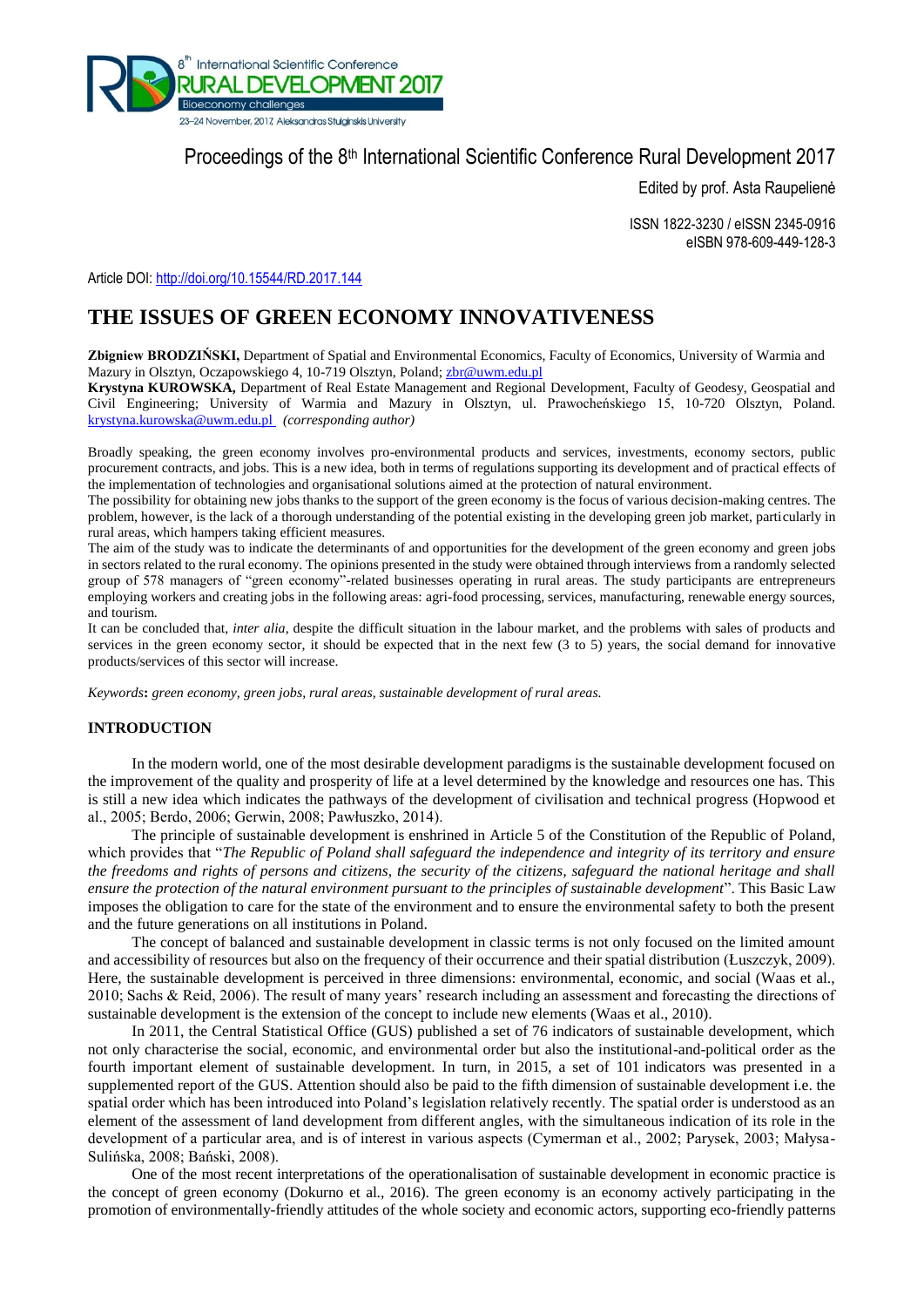and innovations, while maintaining a high level of economic development (Wyszkowska and Rogalewska, 2014). It should be understood as a new pathway of socio-economic development which enables the access to sustainable economy. However, it does not replace the sustainable development as its scope is much narrower (Wyszkowska and Rogalewska, 2016). Recently, mainly in economic sciences, the subject of research and analyses has been various aspects of the "green economy", including the determinants of the development of green jobs, green services, green innovations, etc.

The green economy can be seen as a more pragmatic approach to the implementation of sustainable development (Burchard-Dziubińska, 2013). According to Ryszawska (2013), the green economy strategy is simply a response to the weakness of the concept of sustainable development. This results from the lack of operationalisation and the transfer to policy in the form of specific objectives and the ways to achieve them.

The aim of the study was to indicate the determinants of and opportunities for the development of the green economy and green jobs in sectors related to the rural economy. The opinions presented in the study were obtained through interviews carried out using the CATI technique (*Computer Assisted Telephone Interviewing*) from a randomly selected group of 578 managers of "green economy"-related businesses operating in rural areas. The study participants are entrepreneurs employing workers and creating jobs in the following areas: agri-food processing, services, manufacturing, renewable energy sources, and tourism.

### **THE GREEN ECONOMY AND ITS SECTORS**

The idea of green economy is focused on perceiving the hazards resulting from expansive economic and social activities of humans, which irrevocably destroy the natural environment and its limited resources. This concept is inextricably linked to the paradigm of sustainable social and economic development based on technologies that play an auxiliary role in relation to the natural environment, and on the social responsibility of business for the quality of future generations' lives (Brodziński and Brodzińska, 2016). The implementation of the green economy principles requires increasing economic efficiency, improving the quality of people's lives, carrying out awareness campaigns in the fields of ecology, and the common acceptance of the primacy of environmental protection over achieving short-term benefits, which can result from the non-compliance with them (Byczkowska-Ślęzak et al., 2012, p. 26). The green economy embraces practically all areas of human activities that affect the natural environment in any way. It has been adopted in the source literature that the development of green economy is based on the transformation of ten key sectors, including agriculture, construction, energy, fisheries, forestry, energy-efficient industry, tourism, transport, waste management, and water resources management (Byczkowska-Ślęzak et al., 2012, p. 32). According to the OECD, green growth involves supporting economic growth and development while ensuring that the nature continues to provide environmental resources and services which determine the humans' prosperity. The governments which pursue an active policy based on green growth must stimulate such investments and innovations that can provide a basis for growth, and create new economic opportunities (Green Growth Indicators, 2017). The development of green economy is aimed at achieving such objectives as (Green economy..., 2013, p. 7):

- increasing energy and resource efficiency,
- reducing greenhouse gas emissions (particularly carbon dioxide),
- reducing the level of contaminants generated from manufacturing processes,
- increasing energy security,
- mobilising the use of innovation potential,
- gaining new competitive advantages.

Therefore, the development of the green economy is linked to numerous processes taking place in enterprises as well as in the public administration. The above-mentioned processes are primarily based on an economic policy that promotes stimulating activities in research and development, which is the fundamental factor in protecting the natural environment. Therefore, with the implementation of new solutions stimulating the economic development, a need emerged to develop measures of progress in the process of "greening" the economy (Wyszkowska and Rogalewska, 2016). An important element is the examination of the effects of green economy in relation to the development of economic growth, and of the results of shaping the balanced and sustainable development, while taking into account the pragmatic dimension of the green economy (Szyja, 2014). In Poland, the key factors of green growth include *inter alia*: (GUS, 2015):

- 1. Expenditures on the environmental protection aimed at reducing the adverse effects of humans' activities on the environment through capital expenditures in the form of expenditures on fixed assets used to generate a material basis to protect the environment.
- 2. The research and development (R&D) supporting the "greening" of economy, and an increase in innovativeness and competitiveness of enterprises operating in this sector.
- 3. Inventions in the field of environmental protection technologies, which enable the reasonable use of natural resources, reduce the adverse effects of manufacturing and services on the environment, and can also lead to the creation of new products, jobs, improvement of technologies, and consequently to an increase in the competitiveness of economy, or tangible economic benefits in the form of e.g. savings on materials, energy, or costs related to environmental charges (Kaźmierczak-Piwko, 2012).
- 4. Eco-innovations contributing to an increase in efficiency of the use of resources in economy, and to a reduction in the adverse effects of humans' activities on the environment.
- 5. Green public procurement contracts which are a tool for incorporating environmental criteria and/on requirements into procedures for awarding public procurement contracts, which can actually contribute to reducing the adverse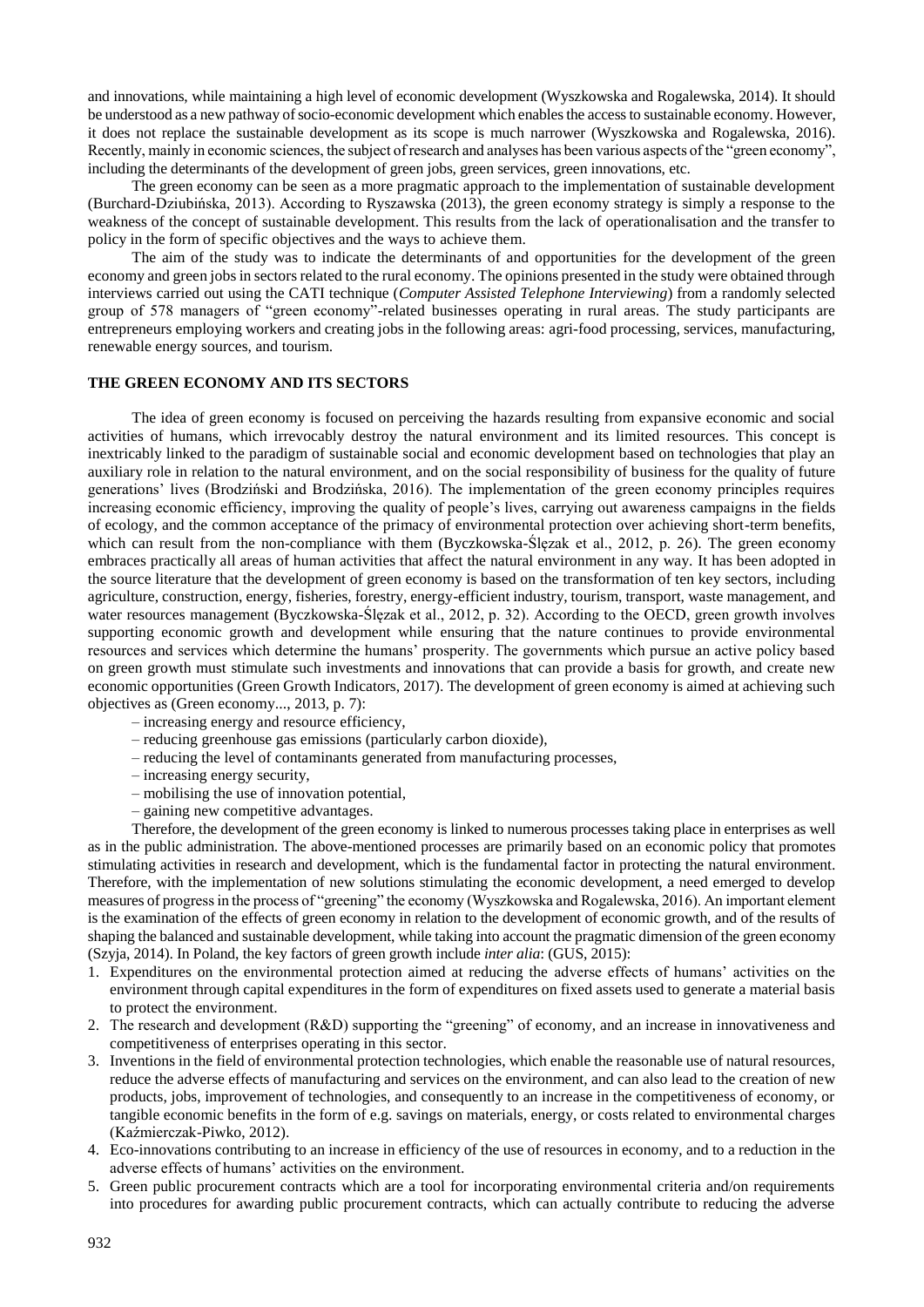effects of products and services on the natural environment.

The issue of distinguishing which of the economy sectors are related to the green sector can be considered from both a broader and narrower perspective. In principle, it can be considered that in nearly all sections of the Polish Classification of Activity (PKD) 2007<sup>1</sup>, there are a number of activities more or less directly associated with environmental protection. However, the sectors directly related to the green economy are as follows:

- agriculture, forestry, hunting, and fisheries,
- industrial processing,
- generation and supply of electricity, gas, steam, hot water, and the air to air-conditioning systems,
- water supply; sewage and waste management, and reclamation-related activities,
- construction,
- wholesale and retail trade; repair of motor vehicles,
- transport and warehouse management,
- activities related to accommodation and catering services,
- activities in the field of administration services, and supporting activities,
- public administration and national defence; compulsory social security.

Most frequently, the study participants represented the sector of services (72.2%). Fewer of them represented enterprises operating in the field of manufacturing (19.0%) and tourism (6.0%), while the smallest group comprised representatives of entities of the agri-food processing sector (2.2%) and renewable energy sources (0.6%). 42.4% of entities only provided services, further 24.0% are entities operating in the services and trade sectors, while 12.3% of enterprises provided services and, at the same time, manufactured goods. The most complex activities were pursued by 7.1% of enterprises whose scope of economic activity included not only services but also trade and manufacturing.

A characteristic feature of an enterprise participating in the study is the structure of enterprise size classes in terms of the number of employees. In the study, the representatives of micro-firms employing up to 9 workers (73.7%) and of small firms employing from 10 to 49 workers (20.4%) were dominant. A significantly smaller group comprised entrepreneurs representing medium firms employing from 50 to 249 workers (4.3%), and large firms giving employment to 250 and more workers (1.6%).

In the structure of ownership forms of the enterprises participating in the study, the largest group comprised natural persons pursuing economic activities (78.5%). The group of entities representing companies, including limited liability companies (15/1%), civil law partnerships (3.6%), and general partnerships (2.8%), was smaller.

### **INNOVATIVENESS OF THE GREEN SECTOR**

Innovativeness of the green economy is closely linked to the effects of scientific research aimed at the development of technical and technological innovations reducing the pressure of the economic activities pursued so far on the natural environment, and to the raising of environmental awareness among workers and entire communities (Kozar, 2016). The process of economic changes aimed at increasing the resource efficiency, improving efficiency, and minimising the adverse effects of economic activities on the natural environment requires appropriate financial expenditures on research and development as well as time. On the one hand, it is the time needed for the development of pro-environmental technologies, and on the other, for the rearrangement of priorities resulting in the environmental protection being equal to an enterprise's financial result. The relatively low expenditures on research and development in Poland is accompanied by a low level of innovativeness of the economy (Table 1).

It is worth paying attention to the large spatial differentiation of the level of the economy innovativeness. As it has been observed, the general trend in the enterprises under study was the passivity in the area of the implementation of innovations, since as many as 78.4% of enterprises have introduced no innovative solutions (Fig. 1). The low level of innovativeness of the enterprises included in the "green economy" category may indicate their traditional approach to the issue of resource management, or their low competitive position in this regard. It is also worth stressing that in the future it can lead to widening the gap in the development of the green economy in particular regions of the country. The selected projects co-financed by the OP Innovative Economy funds (co-financing of innovative projects) indicate the spatial differentiation of the capacity for developing innovative solutions in the area of the green economy. In this regard, Śląskie and Zachodniopomorskie Voivodeships stand out, which is also confirmed by results of other authors' studies (Plac, 2016).

Having considered all enterprises which declared the implementation of innovations, product innovations understood as the introduction of a new product or service, or their significant improvement in relation to the characteristics or the intended use (including a significant improvement in the field of technical specification, components and materials of the accompanying software, the "friendliness" towards the user, and functionalities), were dominant (10.5%). Own research confirms the opinion expressed *inter alia* by Krawiec (2001), according to which the driving forces behind the process of introduction of product innovations include:

- the worldwide development of the technological base and know-how,
- the changing needs, expectations, and preferences of customers,

**.** 

<sup>1</sup> Polish Classification of Activities (PKD) 2007: http://stat.gov.pl/Klasyfikacje/doc/pkd\_07/pkd\_07.htm (accessed on: 14 August 2017).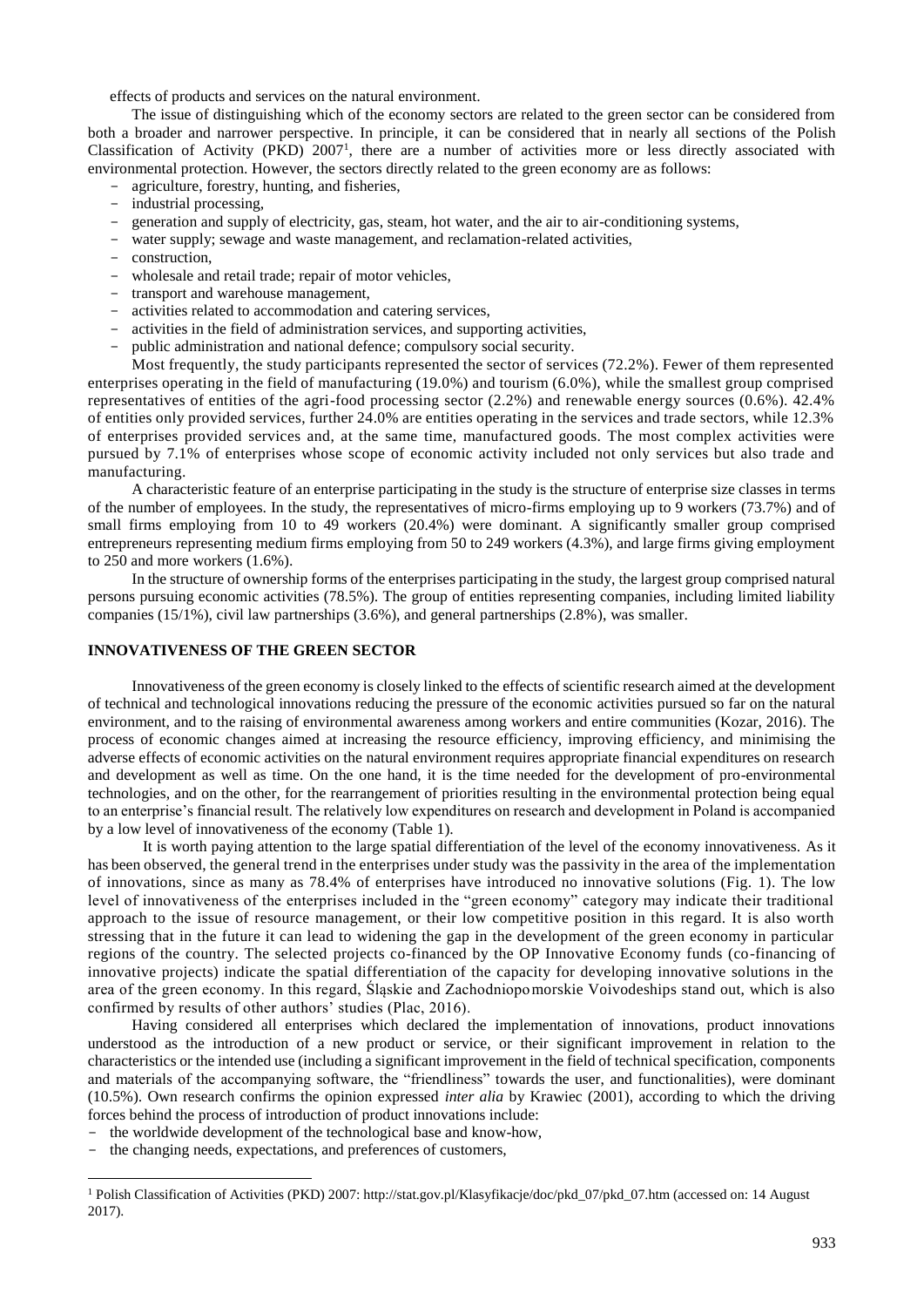- the gradual reducing the life cycle of products, being a consequence of technological changes and market requirements,
- open foreign markets, and increasing competition on the global scale.

| Country            | 2010    | 2011                  | 2012    | 2013    | 2014    | 2015                 |  |  |  |
|--------------------|---------|-----------------------|---------|---------|---------|----------------------|--|--|--|
|                    |         | <b>USD</b> per capita |         |         |         |                      |  |  |  |
| Sweden             | 1 3 4 0 | 1 4 2 2               | 1468    | 1511    | 1 4 6 1 | 1 5 6 1              |  |  |  |
| Austria            | 1 1 4 8 | 1 1 8 7               | 1 3 5 5 | 1418    | 1 4 8 7 | 1 5 2 0              |  |  |  |
| Denmark            | 1 2 5 7 | 1 3 0 8               | 1 3 3 6 | 1 3 9 0 | 1 3 9 7 | 1451                 |  |  |  |
| Germany            | 1 0 8 5 | 1 1 9 4               | 1 2 5 0 | 1 277   | 1 3 6 0 | 1 3 8 1              |  |  |  |
| Luxembourg         | 1 2 8 8 | 1 3 4 3               | 1 1 6 5 | 1 2 4 2 | 1 2 8 0 | 1 3 3 9              |  |  |  |
| Finland            | 1446    | 1 4 8 0               | 1 3 8 9 | 1 3 5 9 | 1 3 1 7 | 1 2 2 6              |  |  |  |
| Belgium            | 824     | 895                   | 1 0 0 7 | 1 0 6 7 | 1 1 1 0 | 1 1 2 7              |  |  |  |
| The Netherlands    | 769     | 877                   | 906     | 951     | 982     | 1 000                |  |  |  |
| France             | 784     | 821                   | 840     | 886     | 900     | 915                  |  |  |  |
| The United Kingdom | 599     | 613                   | 604     | 649     | 684     | 711                  |  |  |  |
| Slovenia           | 572     | 698                   | 744     | 770     | 740     | 708                  |  |  |  |
| The Czech Republic | 369     | 448                   | 518     | 580     | 639     | 658                  |  |  |  |
| Italy              | 425     | 435                   | 454     | 470     | 499     | 496                  |  |  |  |
| Estonia            | 342     | 565                   | 551     | 473     | 414     | 434                  |  |  |  |
| Spain              | 432     | 425                   | 412     | 414     | 417     | 425                  |  |  |  |
| Portugal           | 419     | 390                   | 365     | 370     | 372     | 379                  |  |  |  |
| Hungary            | 246     | 272                   | 292     | 340     | 347     | 365                  |  |  |  |
| Slovakia           | 153     | 171                   | 215     | 230     | 256     | 353                  |  |  |  |
| Poland             | 150     | 168                   | 207     | 213     | 239     | 267                  |  |  |  |
| Greece             | 169     | 176                   | 177     | 212     | 221     | 252                  |  |  |  |
| Latvia             | 108     | 138                   | 141     | 139     | 165     | 156                  |  |  |  |
| Romania            | 75      | 86                    | 87      | 73      | 76      | 102                  |  |  |  |
| Ireland            | 690     | 701                   | 724     | 754     | 776     | no data<br>available |  |  |  |

Table 1. Expenditures on research and development per capita in selected EU countries (in USD)

Source: developed on the basis of: *Nauka. Społeczeństwo informacyjne. Innowacyjność*, http://stat.gov.pl/statystyka-miedzynarodowa/porownaniamiedzynarodowe/tablice-o-krajach-wedlug-tematow/nauka-spoleczenstwo-informacyjne-innowacyjnosc/ (accessed on 28/08/2017)

| firma/instytucja/organizacja nie wprowadziła innowacji |      |  |  |  | 78,4 |
|--------------------------------------------------------|------|--|--|--|------|
| dotyczące usługi/produktu                              | 10,5 |  |  |  |      |
| dotyczące procesów wytwarzania produktu/usługi         | 7,4  |  |  |  |      |
| dotyczące organizacji pracy                            | 6,7  |  |  |  |      |
| dotyczące obsługi klientów                             | 4,9  |  |  |  |      |

Source: own research.

Figure 1. Types of innovations introduced by the enterprises under study (%)

Innovations in the processes of manufacturing a product/service, understood as the introduction of new methods for manufacturing or supplies, or their significant improvement (including changes in technologies, equipment and/or software), have been introduced by 7.4% of enterprises under study (Fig. 1). Process innovations are equally important as product innovations, and are most frequently introduced in order to reduce the costs of manufacture of supplies,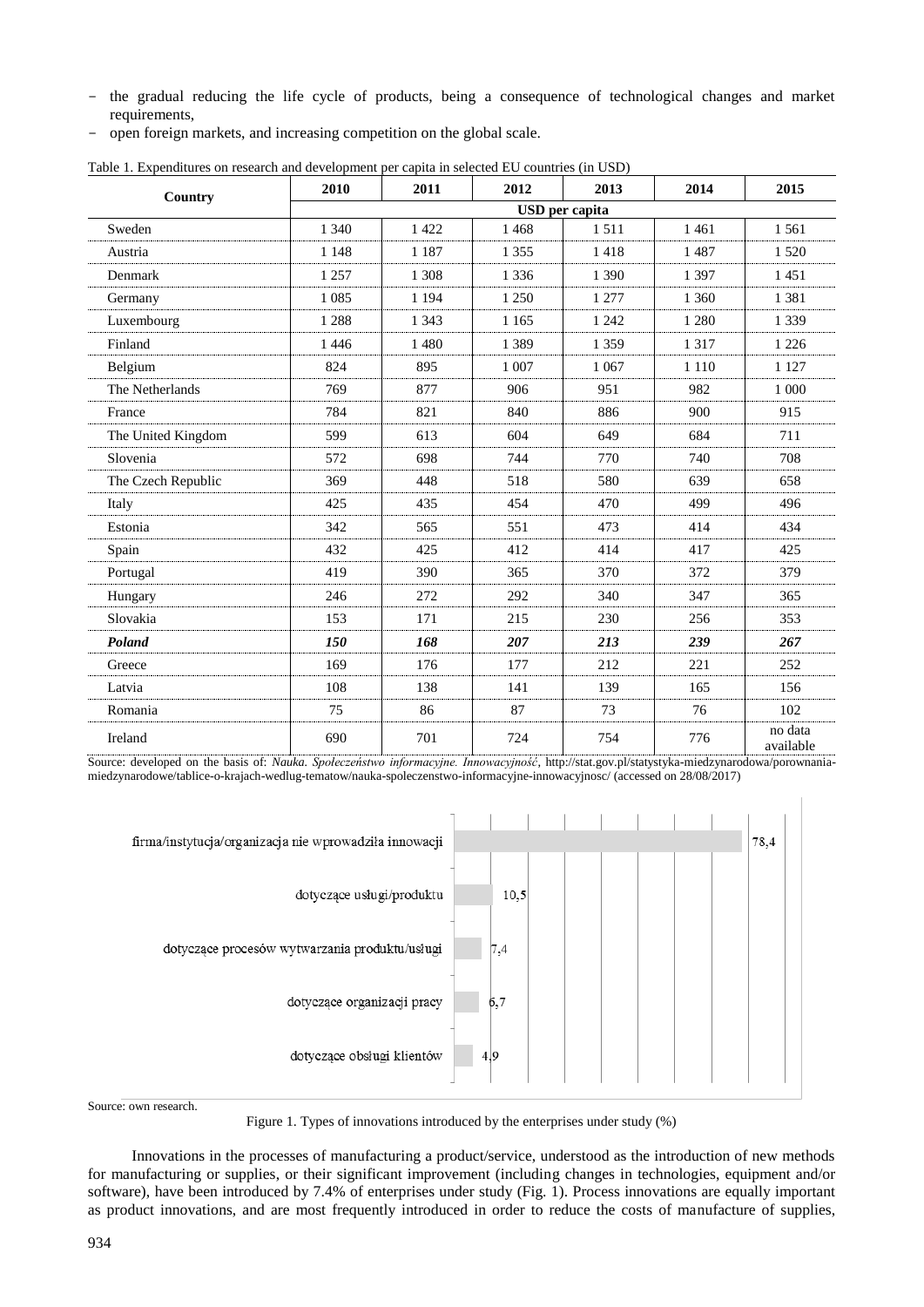increase the quality, increase the efficiency of manufacturing, and supply new or significantly improved products. Their implementation increases an enterprise's efficiency and results in the final product being cheaper, and consequently allows the enterprise to join the group of the best firms, and to be more competitive.

The carried out study demonstrates that organisational innovations defined as the introduction of new ways to organise the activities of an enterprise, to organise workplaces, or to develop relationship with the environment have been introduced by 6.7% enterprises (Fig. 1). It is worth stressing that for a long time, in professional circles associated with innovations, there was a strong belief that innovations in the field of techniques and technologies were more important to the development of an enterprise. On the other hand, organisational innovations used to be regarded as a certain additional element or as a solution ensuring the adaptation of technical and technological innovations in an enterprise. In recent years, entrepreneurs' approaches towards such innovations have changed, and now innovations in the field of organisational structures are also regarded as a significant source of an increase in the efficiency of an enterprise's functioning. This largely applies to firms in the SME sector, which can see the opportunities for development in lowinput organisational innovations (Lachiewicz, 2014).

The category of innovations in the field of customer service has also been included in the area of researchers' interest. Innovations in this regard help provide customers with the best possible services. Innovations of this type include e.g. multi-media spots for children, a sign language translator, free Wi-Fi spots, beverages, and other ways to increase the quality of services. The study results demonstrated that innovations in the field of customer service have only been introduced by 4.9% of enterprises (Fig. 1).

The observed trend for a low level of activity in the implementation of innovations by all green economy enterprises concerned, in principle, all enterprises operating in rural areas. The percentage of enterprises under study which have failed to engage in activities related to the implementation of innovations ranged from 64.2% in production enterprises to 80.2% in service-providing enterprises (Table 2).

| Specification                                                     | agri-food processing | services | manufacturing | renewable<br>energy sources | tourism |
|-------------------------------------------------------------------|----------------------|----------|---------------|-----------------------------|---------|
| Service/product innovations                                       | 14.3                 | 8.8      | 18.3          | 0.0                         | 12.8    |
| Innovations in processes of a<br>product/service manufacturing    | 14.3                 | 5.2      | 20.0          | 25.0                        | 7.7     |
| Innovations in work organisation                                  | 0.0                  | 7.3      | 5.8           | $0.0^{\circ}$               | 5.1     |
| Innovations in customer service                                   | 0.0                  | 4.9      | 6.7           | 0.0                         | 5.1     |
| A firm/institution/organisation has not<br>introduced innovations | 78.6                 | 80.2     | 64.2          | 75.0                        | 79.5    |
|                                                                   |                      |          |               |                             |         |

Table 2. Types of introduced innovations, divided by the areas of enterprises' economic activity, in respondents' opinions

Source: own research.

**.** 

Production enterprises, including a group of entities manufacturing e.g. wooden article, furniture, boilers, etc., in which 35.8% have implemented innovations, were characterised by the highest level of innovativeness<sup>2</sup>. Most frequently, these are innovations in the field of modernisation of the processes of product manufacturing, which have been implemented in every fifth firm under study. Innovations in this field primarily include new or significantly improved manufacturing technologies. Production enterprises under study have invested in process innovations slightly more frequently than in product innovations. Product innovations have been introduced by 18.3% of the representatives of this group. The smallest group was that comprising production enterprises which have introduced innovations in the field of customer services (6.7%) and work organisation (5.8%) (Table 2).

The second place in the ranking was taken by enterprises in the renewable energy sources sector, in which every fourth entity has implemented innovative solutions in the area of processes of a product/service manufacturing. As regards the RSE, process innovations appear to be the crucial ones, and this is not so much about the improvement of production efficiency but about the functional systems of its storage. This is because the RSE are the least stable energy sources, and this is the possible breaks in energy supply that is the biggest problem of this sector as regards the dissemination of renewable energy.

In the enterprises under study, representing the agri-food processing sector, innovative solution have been implemented by only 21.4% of business entities, whereas they concerned, to the same extent, product innovations and process innovations (14.3% of responses for each of them) (Table 2). The results of the carried out study do not enable a complete assessment of the innovativeness of these products on the global scale. Given that Polish food enterprises are characterised by a rather low level of innovativeness, they are not familiar with the creation of on original and modern range of products (Kaczorowska, 2009), and product innovations in this sector are rather created in accordance with the trends typical of the developed countries. Increasing the activity of Polish food sector enterprises in the area of innovative product-related activities should focus on the creation of products adjusted to the needs of modern consumers. This primarily refers to "healthy" products, attractive in terms of sensory characteristics, and convenient, of good quality, and sold for an affordable price. The competitive advantage in the agri-food processing sector worldwide could be primarily gained by original products being a result of creative ideas of Polish entrepreneurs.

 $2$  an entity frequently declared the implementation of more than one type of innovations.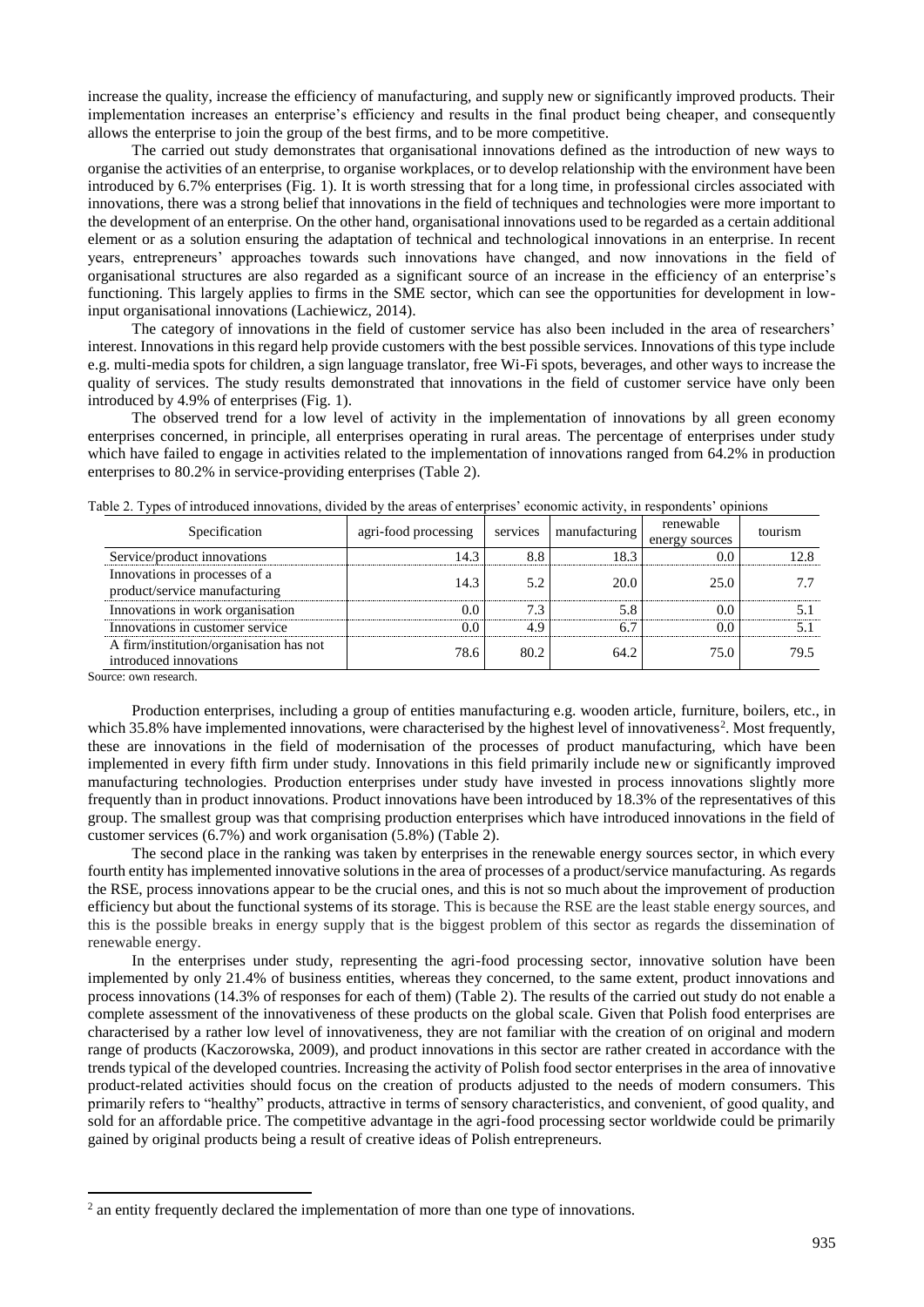As follows from the carried out study, innovative solutions on the tourism sector have been implemented by 20.5% of enterprises. Most frequently, the introduced changes are associated with product innovations (12.8%), and less frequently with process innovations in relation to the service provided (7.7%). To a small extent, they concerned modern solutions in the field of work organisation (5.4%) and customer service (5.1%) (Table 2). From the tourism sector perspective, strong competition and the need to adjust firms to the changing conditions and to tourists' demand require that frequent innovative measures be taken. At the same time, it must be stressed that an important aspect of innovations as a factor of competitiveness is their social usefulness, and thus the increasingly better satisfying the needs and expectations of a modern tourist, and achieving better efficiency of tourism activities (Mielcarek and Szalczyk, 2013).

The level of innovativeness of service enterprises was similar to that of the tourism sector, and was 19.8%. Most frequently, enterprises in this sector have introduced innovations in the field of a new service, as a product (8.8%), and work organisation (7.3%). Few enterprises have introduced innovations in the processes of service provision (5.2%) and customer service (4.9%) (Table 2). The innovation activity of service enterprises is closely linked to their form of ownership, size, and the sector. Innovations are introduced more intensely by large enterprises in the public sector, which employ qualified personnel and pursuing activity in which the development of information and communication technologies facilitates the absorption of knowledge and strengthens the innovation potential. In enterprises of this type, the intensity of competition is high, and customers become participants of the processes of creating and implementing innovations, which thus determines their market success (Czubała, 2015). Since the study involved firms located in rural area, the low level of innovativeness of service firms can be a result of their specificity. This is because the insurance, reinsurance, financial, telecommunications, and IT services which are characterised by high innovativeness are most frequently located in cities.

The low level of innovativeness of green economy enterprises operating in rural areas should be regarded as a barrier to the development of local labour markets. This primarily results from the failure to use the innovation potential of enterprises. Innovative enterprises stimulate the economic development. Through the investment processes, they strengthen their position in the market, and an increase in sales of goods and services can certainly contribute to the quantitative and qualitative increase in the number of created new jobs (Węgrzyn, 2013).

#### **Conclusions**

The modern economy is characterised by the increased significance of innovations as a factor determining the development of regions. Product innovations (new, better, more attractive products and services addressed at a consumer) enable the achievement of a larger share in the market, and gaining a competitive advantage. Process innovations introduce new technological solutions, thus contributing to an improvement in the profitability of production thanks to, *inter alia*, the reduction in costs and in the improvement of efficiency. The increase in the effectiveness of enterprises' functioning is also contributed to by organisational innovations, while innovations in the field of customer service are a tool which is just necessary in order to maintain a firm's position in the market under the conditions of strong competition. In this context, a low level of innovativeness of the entities under study, operating in rural areas, certainly does not contribute to the development of the green economy sector. At the moment, it is difficult to indicate an optimum strategy for the development of entities included in the category of the so-called "green sector", whereas particular attention should be paid to the support of actions aimed at increasing their innovativeness and competitiveness.

While considering the innovativeness of the green economy in rural areas, account should be taken of the so-called contextual determinants which significantly affect an enterprise's capacity for pursuing innovative activities including *inter alia* spatial, environmental, and demographic determinants as well as those related to economic activity of the population.

#### **ACKNOWLEDGEMENT**

The publication has been drawn up as part of the operation called "Perspektywy rozwoju zielonych miejsc pracy" (*'Prospects for the Development of Green Jobs'*), co-financed with European Union funds under the Technical Assistance (RDP 2014-2020), European Agricultural Fund for Rural Development: Europe investing in rural areas (No 22.690.032).

#### **REFERENCES**

- 1. Bański, J. 2008. *Ład przestrzenny obszarów wiejskich ze szczególnym uwzględnieniem oddziaływania gospodarki rolnej – ekspertyza przygotowana na zlecenie*. Instytutu Ekonomiki Rolnictwa i Gospodarki Żywnościowej – Państwowego Instytutu Badawczego, Warszawa, pp. 6–7. [In Polish]
- 2. Berdo, J. 2006. *Zrównoważony rozwój*. W stronę życia w harmonii z przyrodą. Earth Conservation. Sopot. p. 101. [In Polish]
- 3. Brodziński, Z., Brodzińska, K. 2016. Uwarunkowania rozwoju rynku zielonych miejsc pracy na przykładzie podmiotów zajmujących się przetwórstwem biomasy na cele energetyczne. [Conditions of Green Jobs Market Development Based on the Example of Businesses Processing Biomass for Energy Purposes]. *Prace Naukowe Uniwersytetu Ekonomicznego we Wrocławiu [Research Papers of Wrocław University of Economics]*, No 454, pp. 22–30. [In Polish]
- 4. Burchard-Dziubińska, M. 2013*. Zielona gospodarka jako nowy obszar zainteresowania ekonomii*. Referat na IX Kongres Ekonomistów Polskich nt.: Ekonomia dla przyszłości. Odkrywać naturę i przyczyny zjawisk gospodarczych, Warszawa. [In Polish]
- 5. Byczkowska-Ślęzak, J., Dolińska-Szwarc, A., Tomczyk, U., Toczyński, T., Raźniewski, P. 2012. *Analiza zielonego rynku pracy w województwie podlaskim*. [ed.] D. Śledź, Wojewódzki Urząd Pracy w Białymstoku, Białystok. p. 26. [In Polish]
- 6. Constitution of the Republic of Poland from April 2, 1997 (Journal of Laws of 1997, no 78, item 483).